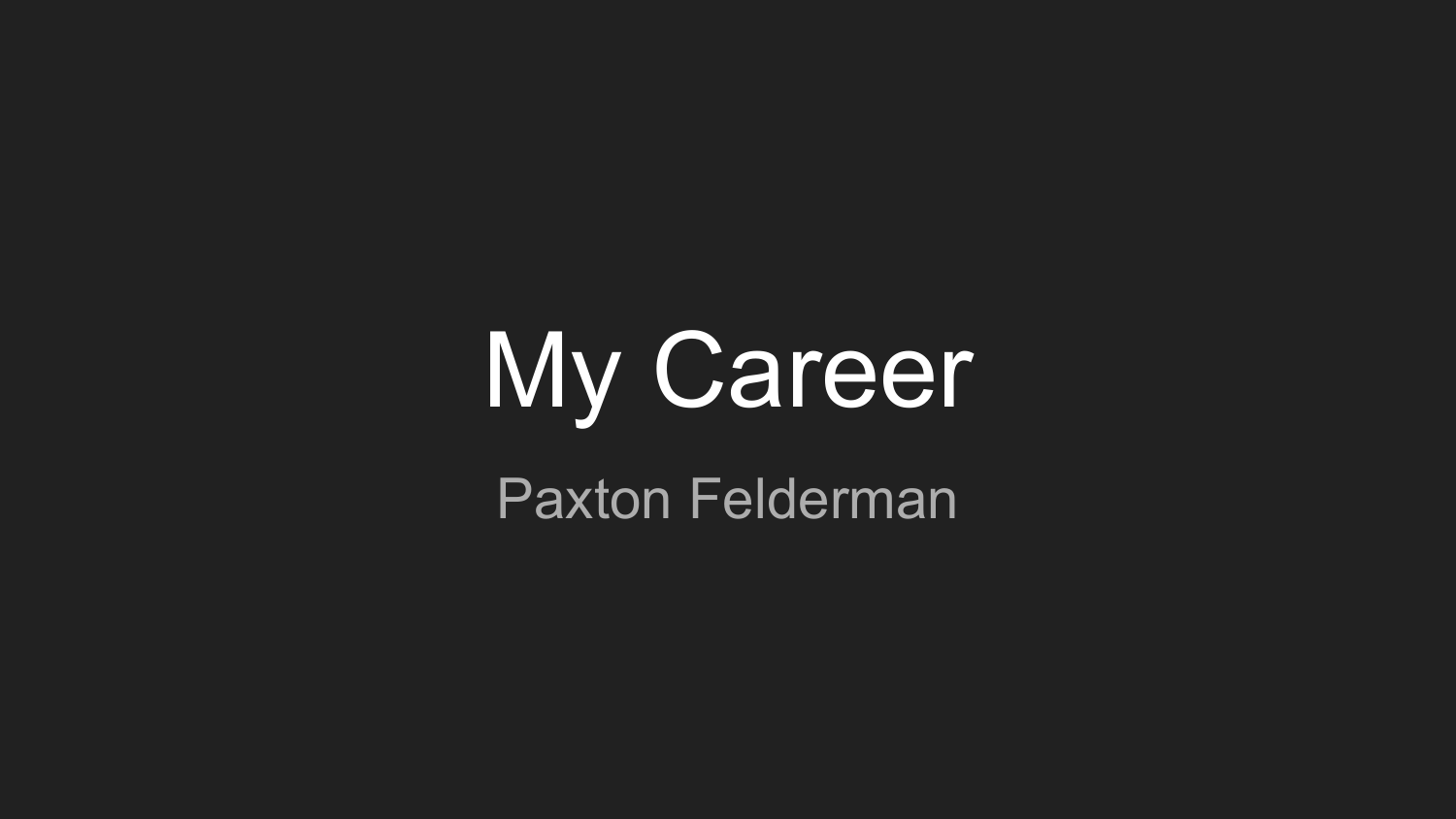## My Job and Why I Chose It

- The career that I chose was to be a Middle/High School teacher
- I chose this career because I always figured that teaching would be a pretty easy job and they get paid fairly well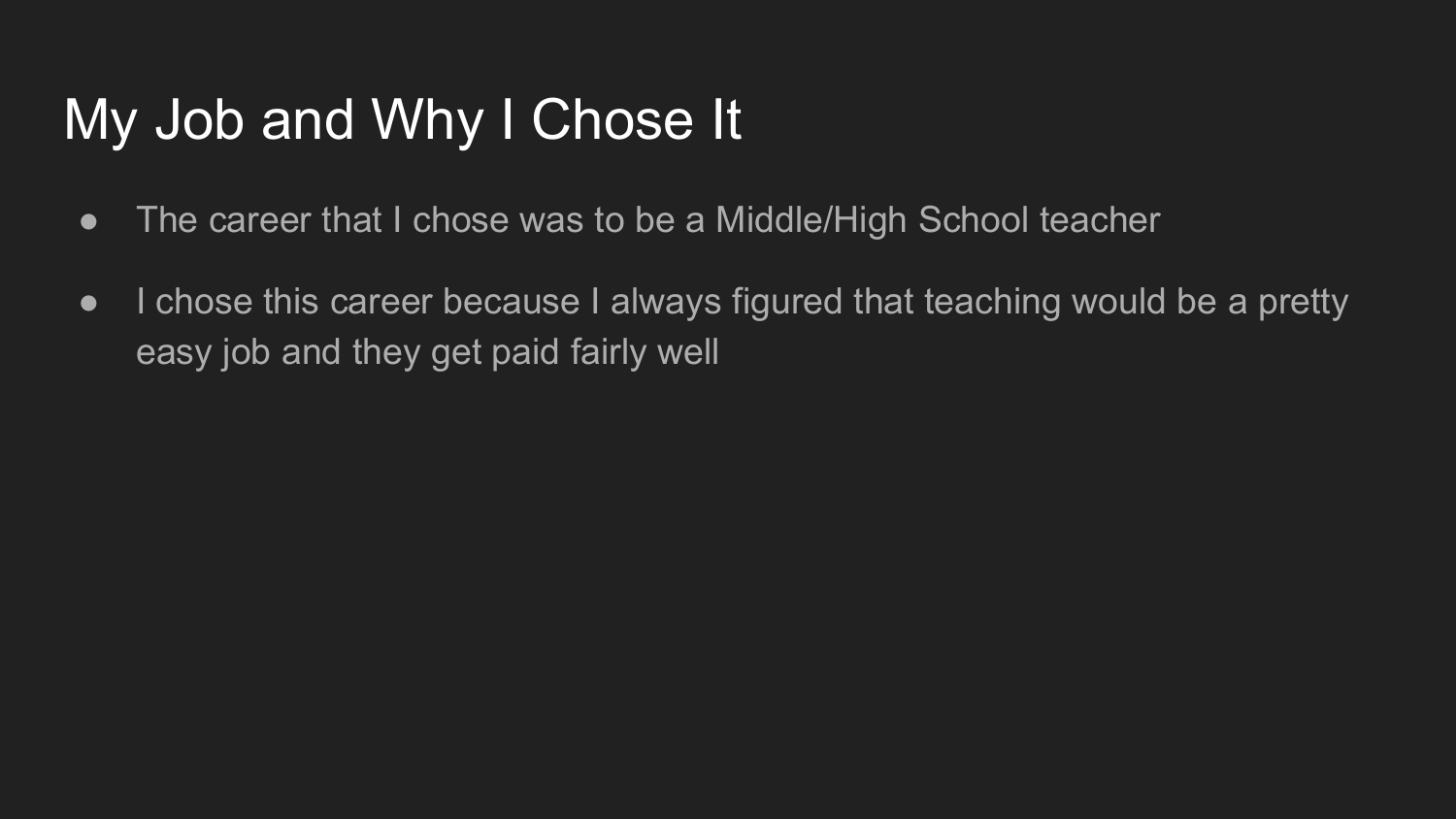#### Salary and Benefits

Salary:

• \$52,000 a year is what the average pay of a teacher

Benefits:

- Get your summers off
- Insurance is entitled to for themselves and their family members
	- Medical Insurance
	- Dental Insurance
	- Visual Insurance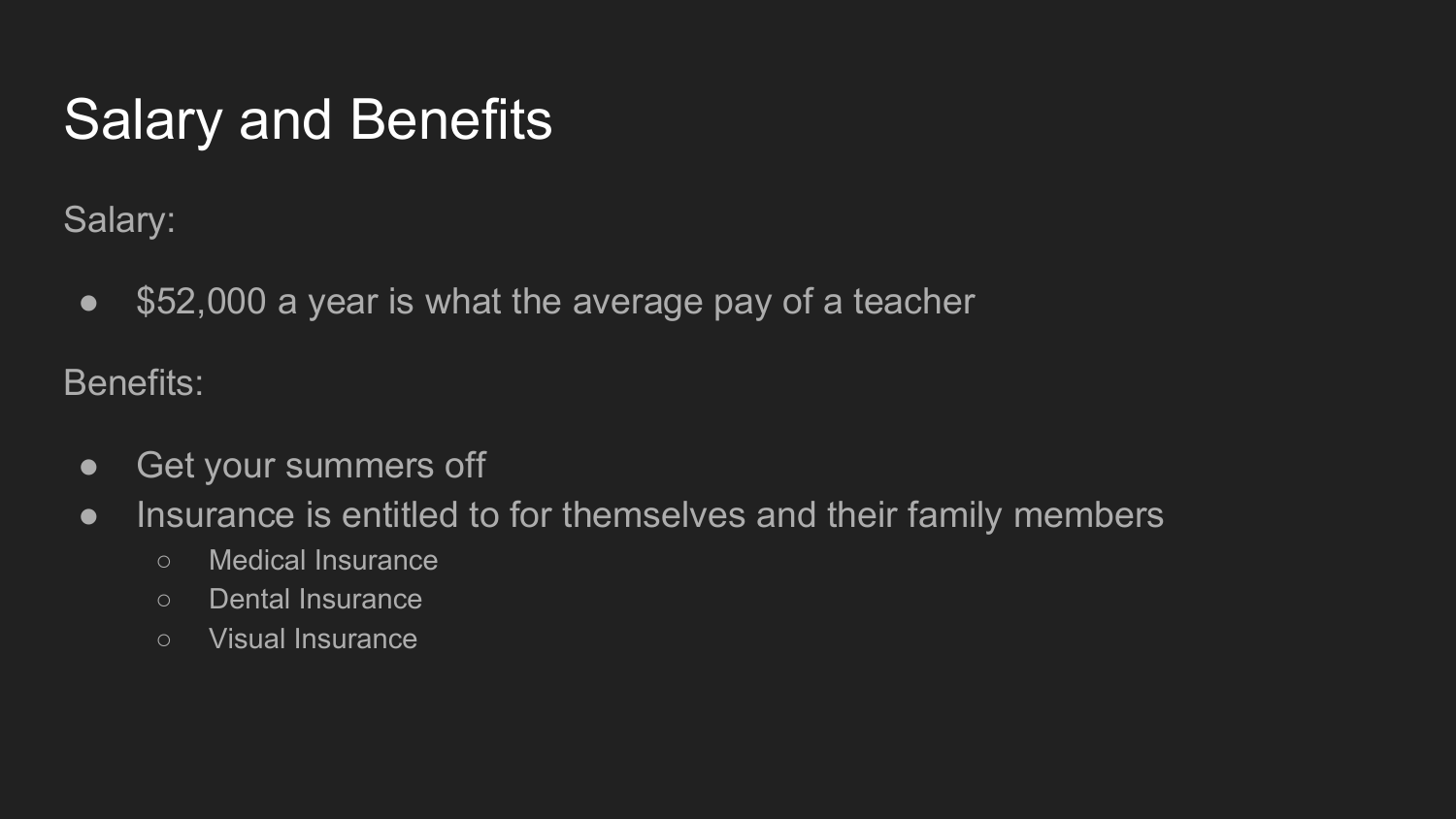### Where I Would Live

If everything were to work out perfect I would find a teaching job at the high school and I would live in town or in Jackson Country

For me I found a condo on front street. I wouldn't pay it right away (\$229,000), but instead I would pay \$949 a month. I only make \$4,000 a month so I have to be conservative with my money.

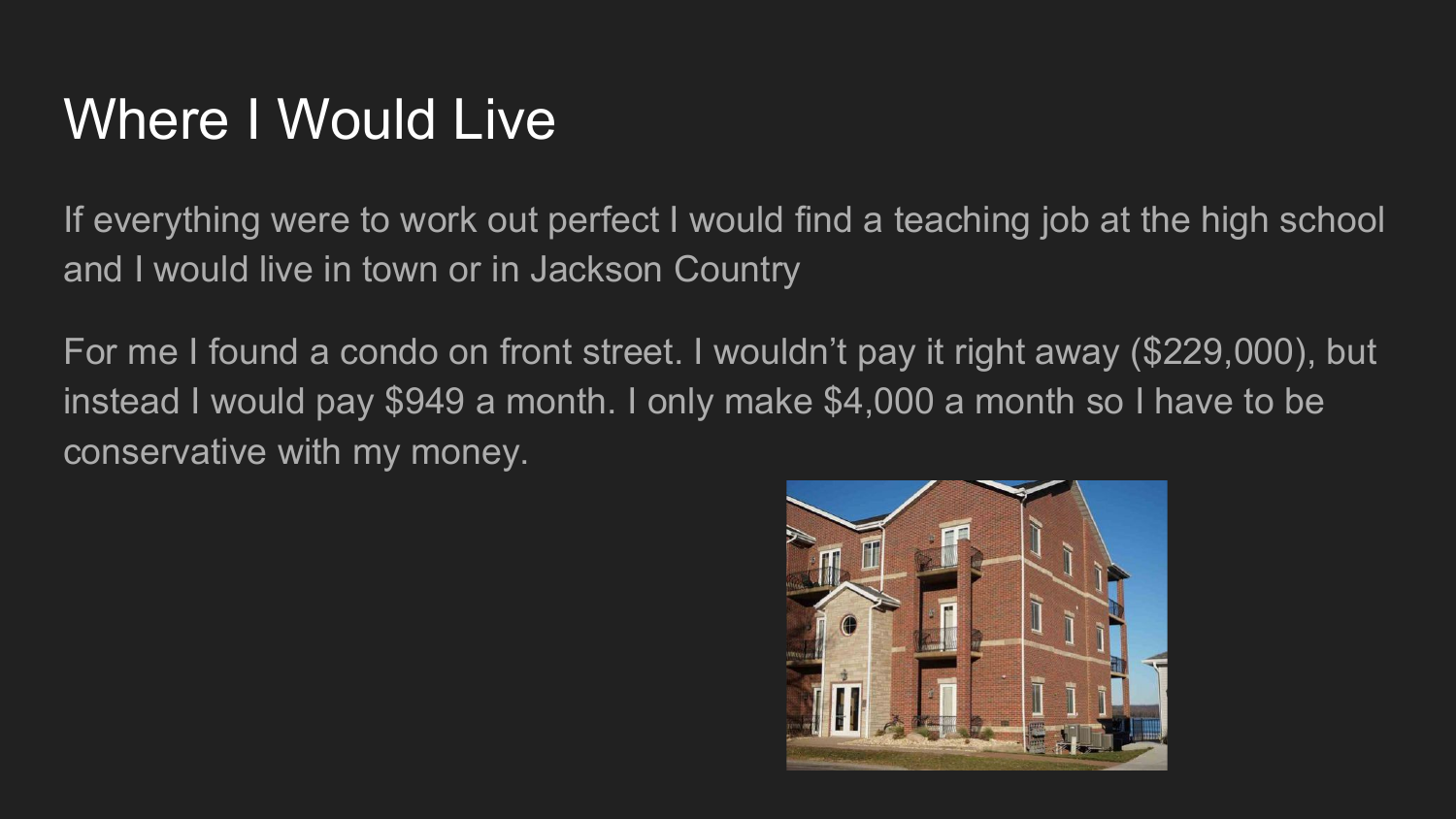# About My Condo

- It will come with all the home appliances such as
	- Refrigerator
	- Washing Machine
	- Washer and Dryer
- I will have to buy things like a couch and a dining room table/chairs
	- Every month I would buy something new for my home until I have everything I need
- 920 sq feet
- Has a nice view of the river





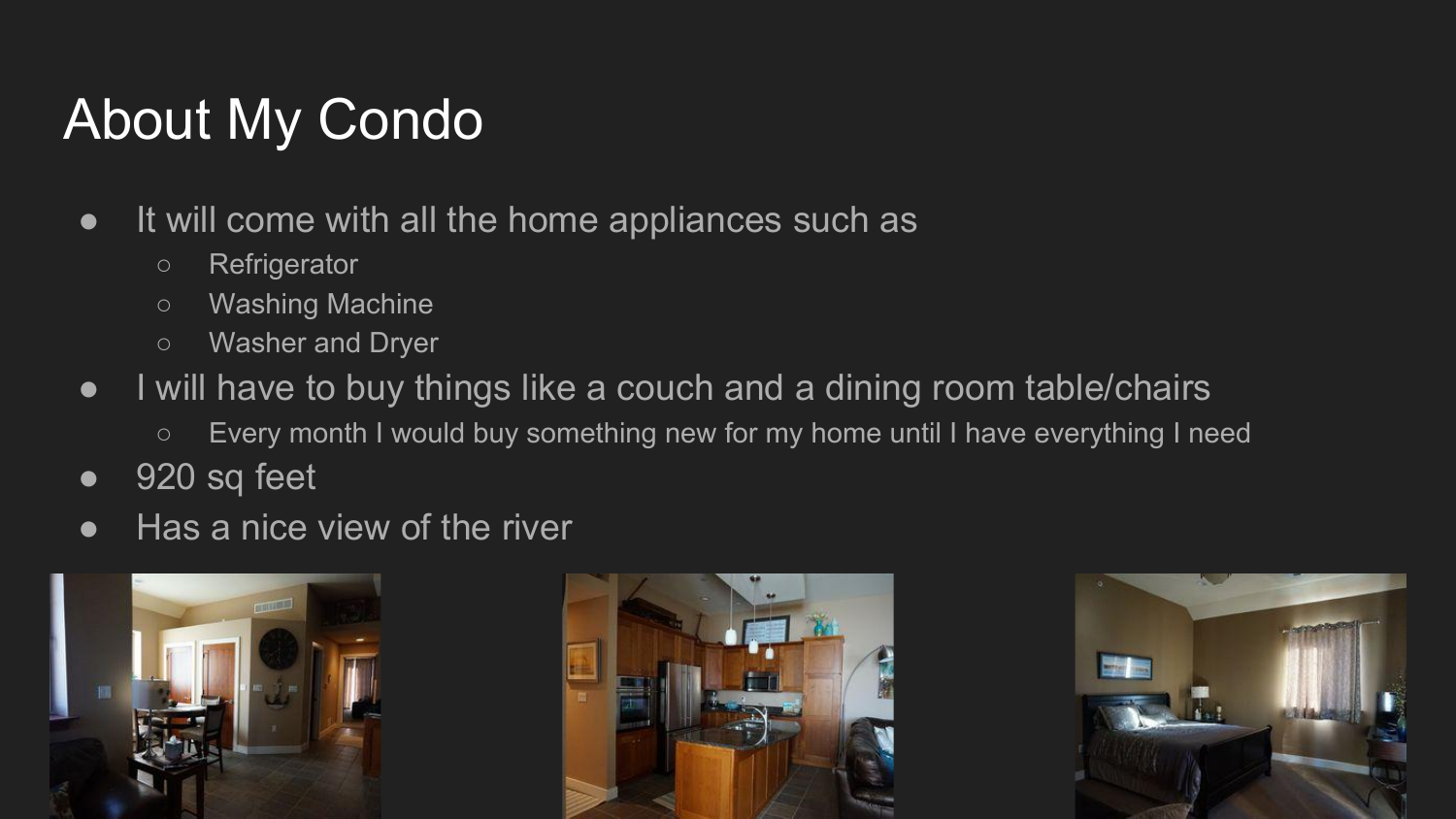#### Car

- The car that I have decided to buy was a 2018 Chevy Malibu LT
- I would lease the car at \$366.84 a month for 6 years
- There was an APR of 4.5%

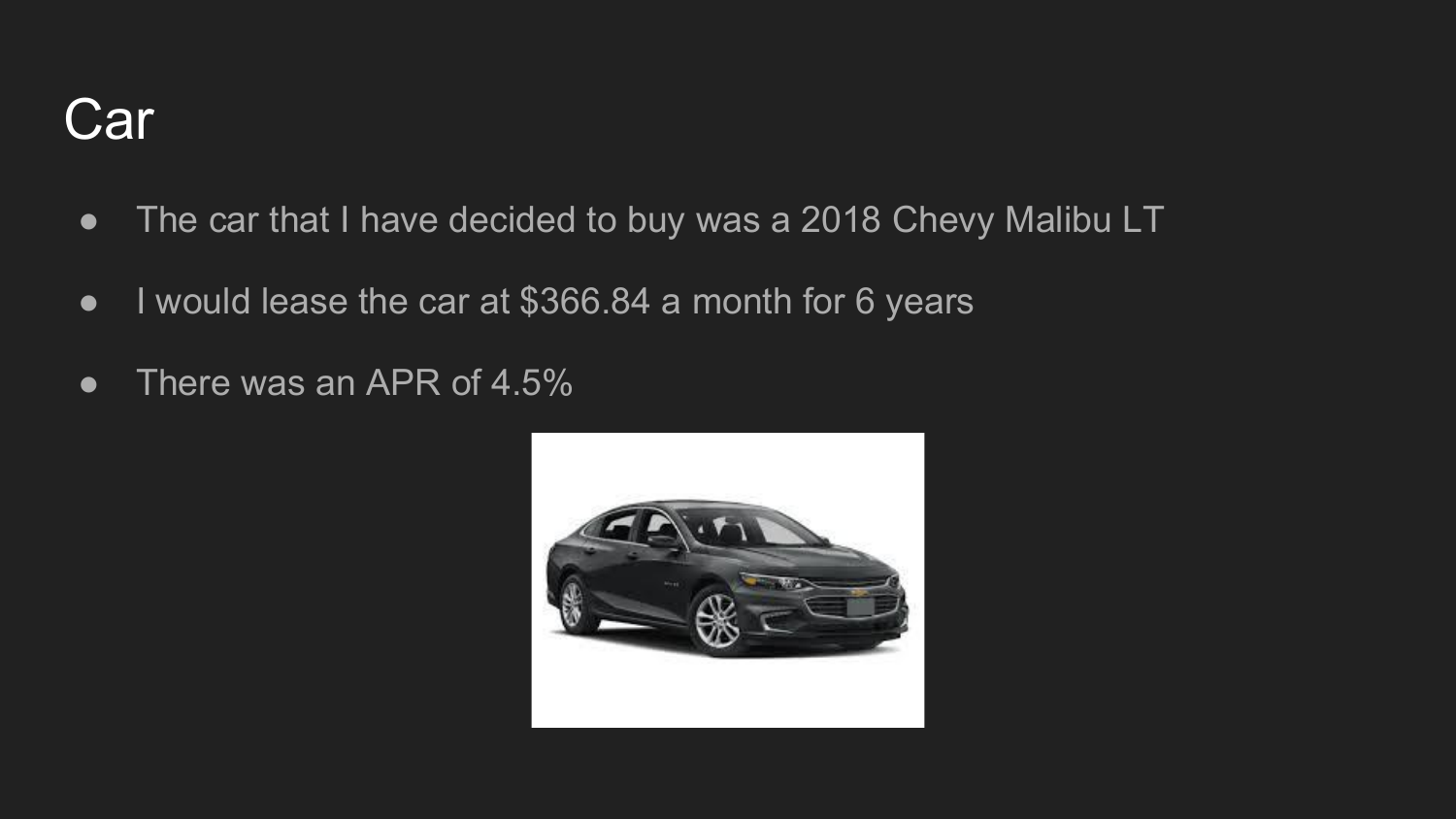# Buys by Month

Month 1: Month 2: Month 3: Bed- \$539 Couch- \$415 Kitchen set- \$285 TV- \$500 Car Insurance- \$77 Car- \$77 Car- \$77 Car- \$77 Homeowners- \$68 Homeowners- \$68 Homeowners- \$68 Necessities- \$600 Necessities- \$600 Necessities- \$600 Total left over to spend: \$900.16 \$1,524.16 \$1,524.16 \$1,654.16